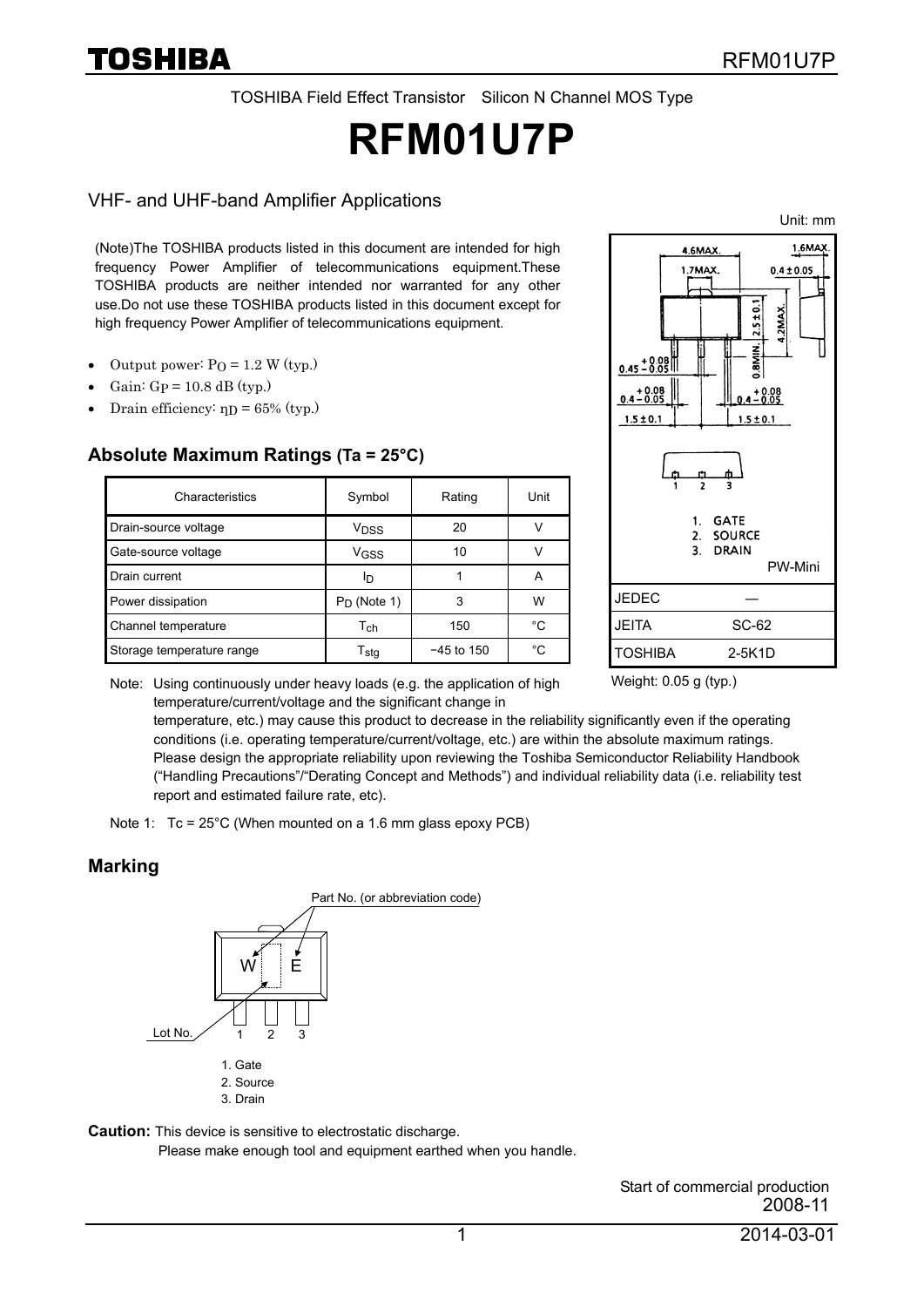**Electrical Characteristics (Ta** = **25°C)**

| Characteristics             | Symbol                  | Test Condition                                                                                                                                   | Min            | Typ. | Max | Unit |
|-----------------------------|-------------------------|--------------------------------------------------------------------------------------------------------------------------------------------------|----------------|------|-----|------|
| Drain cut-off current       | <b>I</b> <sub>DSS</sub> | $V_{DS} = 20 V$ , $V_{GS} = 0 V$                                                                                                                 |                |      | 10  | μA   |
| Gate-source leakage current | l <sub>GSS</sub>        | $V$ <sub>GS</sub> = 10 V                                                                                                                         |                |      | 5   | μA   |
| Threshold voltage           | $V_{th}$                | $V_{DS}$ = 7.2 V, $I_D$ = 0.5 mA                                                                                                                 | 0.6            | 1.1  | 1.6 | V    |
| Output power                | $P_{O}$                 | $V_{DS} = 7.2 V,$<br>$I_{idle}$ = 100 mA ( $V_{GS}$ = adjust),<br>$f = 520$ MHz, $P_i = 100$ mW,                                                 | 1.0            | 1.2  |     | W    |
| Drain efficiency            | ηD                      |                                                                                                                                                  | 55             | 65   |     | $\%$ |
| Power gain                  | G <sub>P</sub>          | $Z_G = Z_1 = 50 \Omega$                                                                                                                          | 10.0           | 10.8 |     | dB   |
| Load mismatch               |                         | $V_{DS}$ = 12.5 V,<br>$P_O = 1.2$ W( $P_i =$ adjust),<br>$I_{idle}$ = 100 mA ( $V_{GS}$ = adjust),<br>$f = 520$ MHz.<br>VSWR LOAD 20:1 all phase | No degradation |      |     |      |

Note 2: These characteristic values are measured using measurement tools specified by Toshiba.

## **Output Power Test Fixture**

(Test Condition: f = 520 MHz, V<sub>DS</sub> = 7.2 V, I<sub>idle</sub> = 100 mA, P<sub>i</sub> = 100 mW)

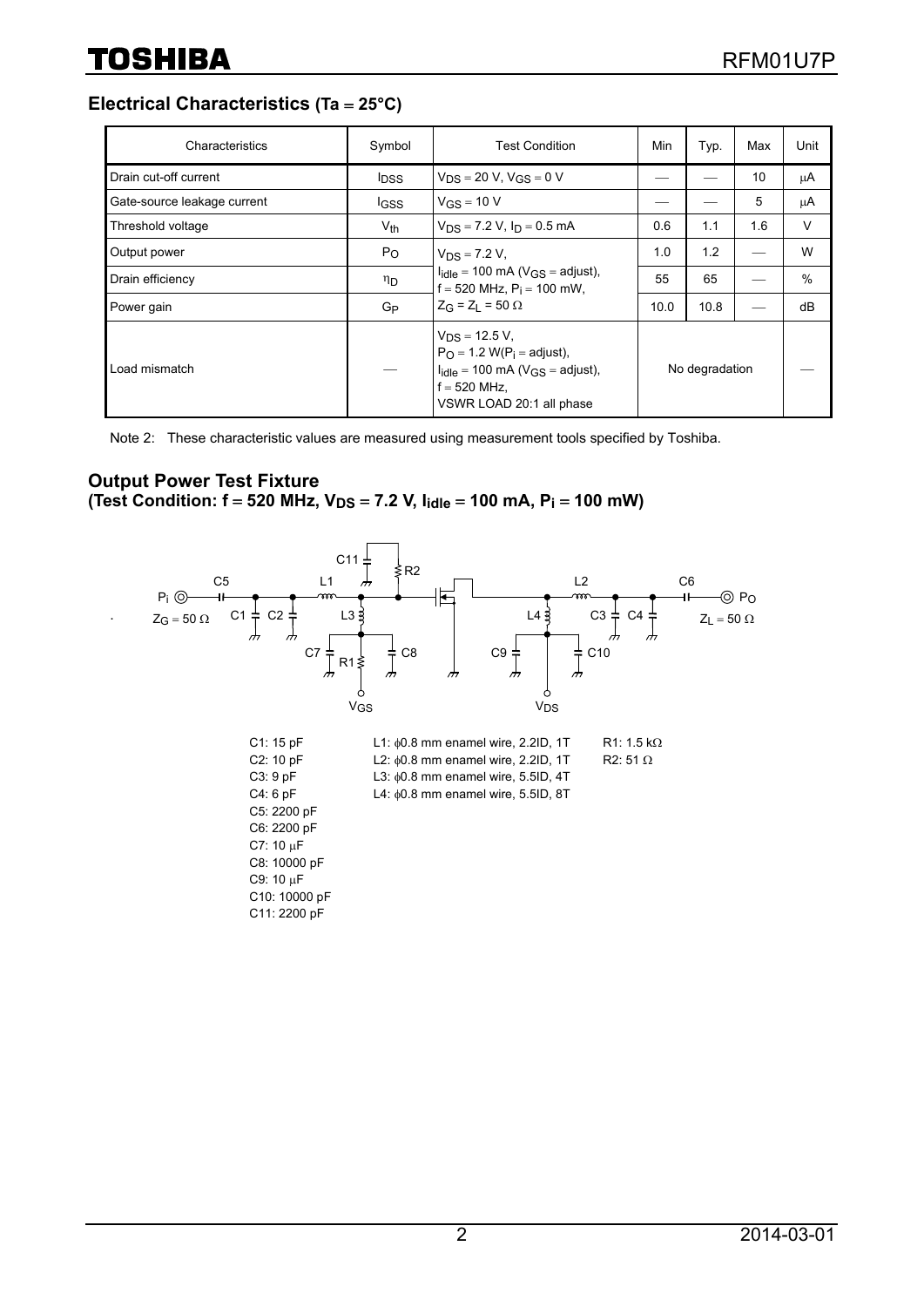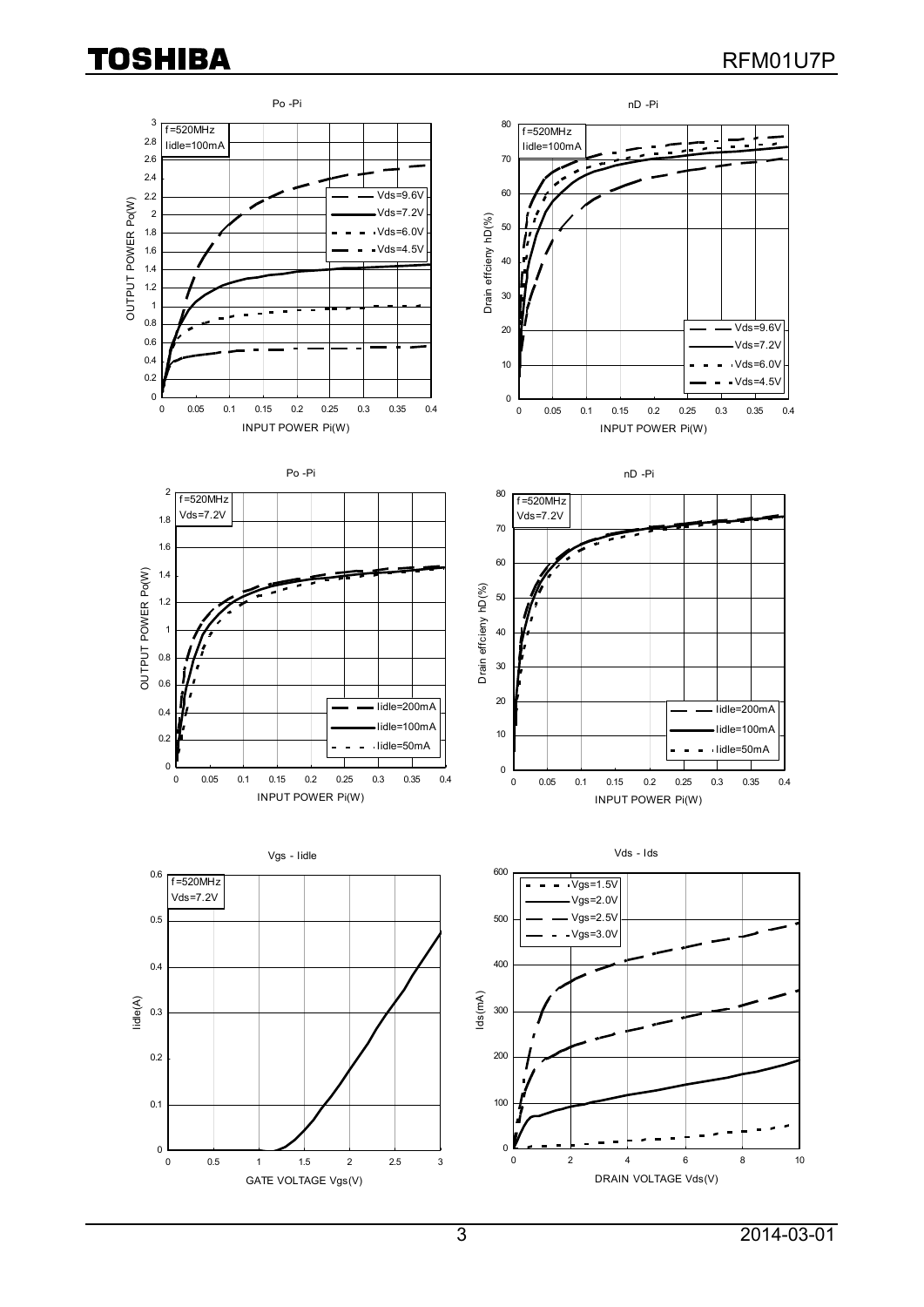# **TOSHIBA**



Note 3: These are only typical curves and devices are not necessarily guaranteed at these curves.